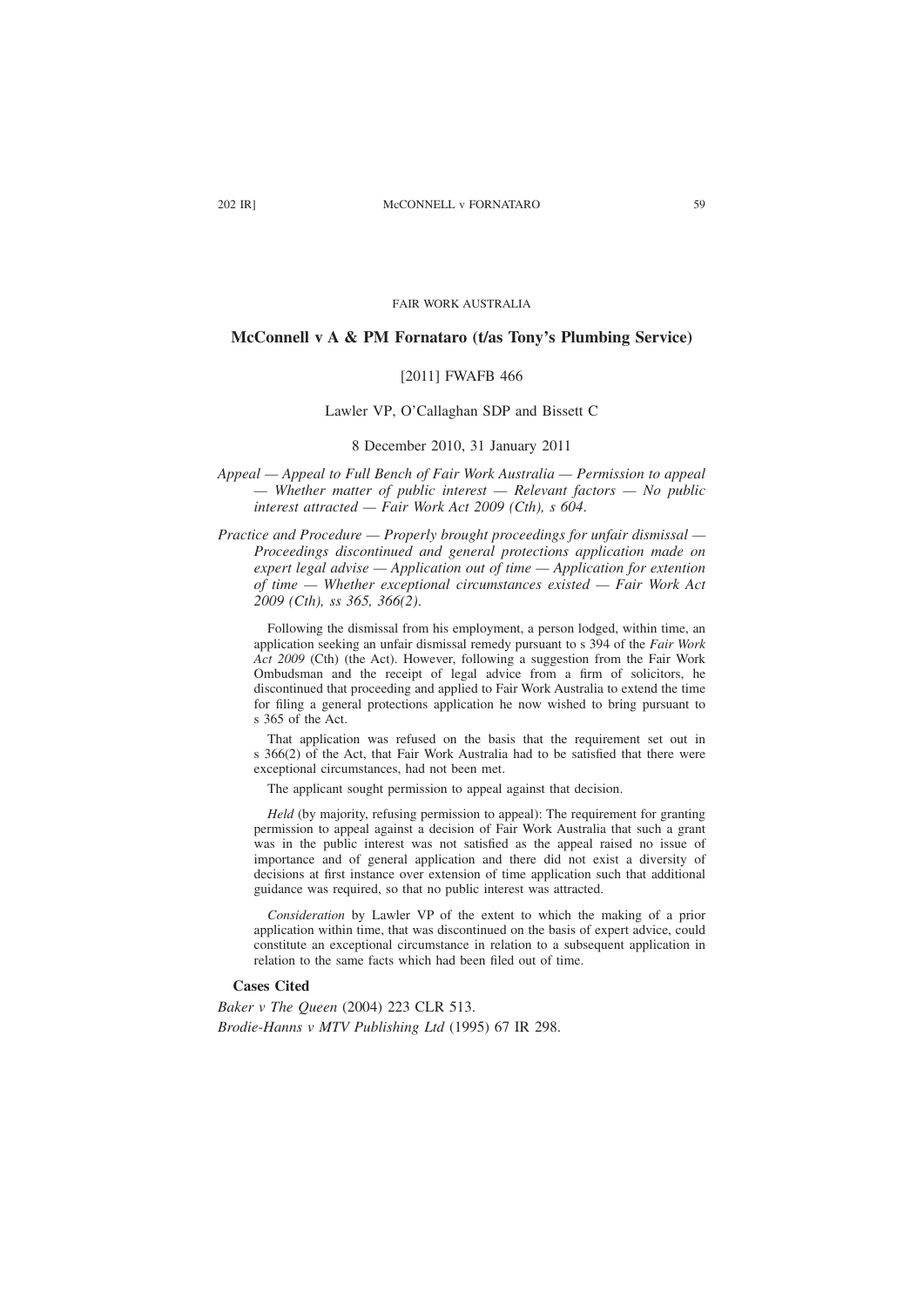*Cheval Properties Pty Ltd (t/as Penrith Hotel Motel) v Smithers* (2010) 197 IR 403.

*Clark v Ringwood Private Hospital* (1997) 74 IR 413.

*Davidson v Aboriginal and Islander Child Care Agency* (1998) 105 IR 1.

*GlaxoSmithKline Australia Pty Ltd v Makin* (2010) 197 IR 266.

*Ho v Professional Services Review Committee No 295* [2007] FCA 388.

*House v The King* (1936) 55 CLR 499.

*R v Kelly (Edward)* [2000] QB 198.

## **Application for permission to appeal and appeal**

*A Tayler*, for the applicant.

*J Glynn* and *J Hams*, for the respondent.

*Cur adv vult*

# **O'Callaghan SDP and Bissett C.**

Mr McConnell has appealed against a decision of Senior Deputy President Richards issued on 6 October 2010. In this decision, His Honour declined to extend the period for the filing of an application made pursuant to s 365 of the *Fair Work Act 2009* (Cth) (the FW Act). Section 366(2) provides for the extension of the 60-day time limit if Fair Work Australia (FWA) is satisfied that there are exceptional circumstances. The Senior Deputy President was not satisfied that such circumstances existed and dismissed the application. He provided his reasons for doing so on transcript.

Mr Tayler of Workers First Australia Pty Ltd (Workers First) was granted permission to appear on behalf of Mr McConnell. Workers First represented Mr McConnell in the proceedings at first instance. Ms Glynn and Ms Hams were granted permission to appear on behalf of A & PM Fornataro trading as Tony's Plumbing Service.

# **Background**

- We briefly summarise the background to this application. 3
- The termination of Mr McConnell's employment took effect on 14 May 2010 following a resignation letter dated 13 May 2010. 4
- Subsequent to the termination of the employment relationship, Mr McConnell contacted the Fair Work Ombudsman's office. 5

On 27 May 2010 Mr McConnell lodged an unfair dismissal application pursuant to s 394 of the FW Act. In this application, he asserted that the termination of his employment reflected a constructive dismissal. That unfair dismissal application was the subject of a telephone conciliation conference on 18 June 2010. Following this conference, Mr McConnell sought advice from Workers First. The unfair dismissal application was then listed for arbitration and directions relative to that hearing were issued on 8 July 2010. 6

- On 5 August 2010 Mr McConnell engaged Workers First as solicitors. 7
	- On 8 August 2010 Mr McConnell foreshadowed, through Workers First, that if the unfair dismissal matter was not resolved, he would discontinue that application and pursue a new general protections application. Discussions between the parties to try to resolve the unfair dismissal application occurred between 9 and 11 August 2010.

1

 $\mathcal{L}$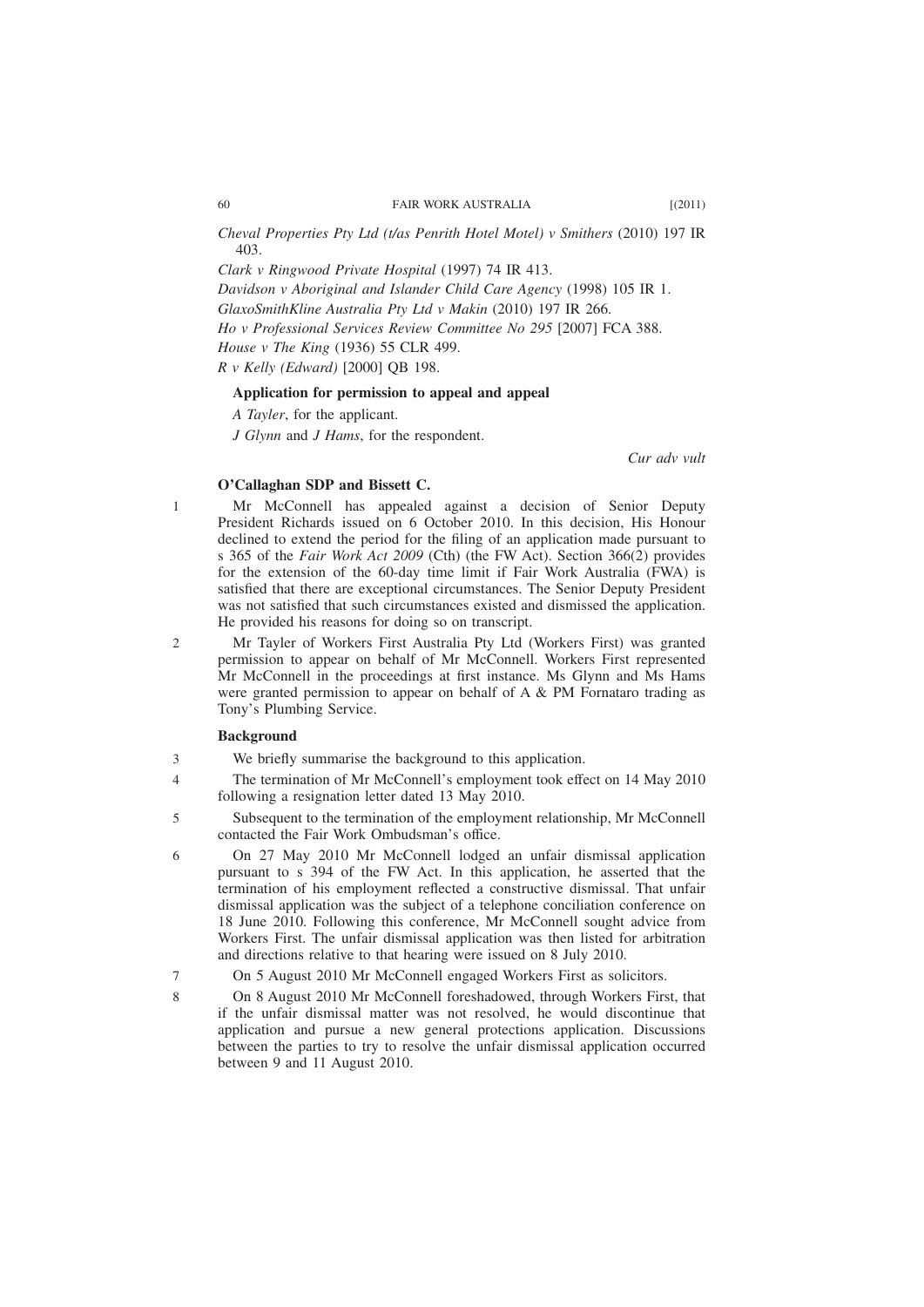- On 11 August 2010 FWA issued a cancellation of the Notice of Listing for the unfair dismissal application hearing on the basis of advice that the s 394 application would be withdrawn and a general protections application would be lodged.
- A Notice of Discontinuance was lodged on 6 September 2010 and the s 365 application was lodged on 15 September 2010. 10
- Section 366 states: 11

366 Time for application

- (1) An application under section 365 must be made:
	- (a) within 60 days after the dismissal took effect; or
	- (b) within such further period as FWA allows under subsection (2).
- (2) FWA may allow a further period if FWA is satisfied that there are exceptional circumstances, taking into account:
	- (a) the reason for the delay; and
	- (b) any action taken by the person to dispute the dismissal; and
	- (c) prejudice to the employer (including prejudice caused by the delay); and
	- (d) the merits of the application; and
	- (e) fairness as between the person and other persons in a like position.
- In his decision the Senior Deputy President noted and addressed the factors in s 366(2).  $12$
- Specifically, with respect to the reasons for the delay, the Senior Deputy President noted Mr McConnell's evidence that the Fair Work Ombudsman did not direct him to take any given course of action. 13
- The Senior Deputy President concluded that:<sup>1</sup> 14

It was Mr McConnell's decision to act on the comments of the Fair Work Ombudsman that caused him to make an application under section 394 of the Act. As a claim that essentially his resignation was a constructive dismissal, Mr McConnell was reasonably assumed to be capable of falling within the jurisdiction, subject to other considerations, under section 394 of the Act and pursued the ordinary course in relation to an application made under that section of the Act: his file was allocated conciliation; he was a party to a conciliation; he subsequently, with the matter not being resolved, was issued with the directions for an arbitration. Shortly before or after there was noncompliance with the directions in relation to that arbitration, the applicant decided to act on the advice of his then representative to seek an application under section 365 of the Act.

The issue arises as to whether or not the conduct of Mr McConnell during the period from the time his dismissal took effect – which we have taken to be 14 May 2010 – at least up until the point in time being 5 August, when he engaged the services of Workers First Australia, whether or not his conduct during that period provided a reasonable explanation for the delay in making his application on the general protections provisions. As I said earlier in these proceedings, by the time the applicant engaged the services of Workers First Australia some 83 days had passed since Mr McConnell separated from his employment from the respondent and at that time, by 5 August 2010, his application was some approximately 23 days beyond the due date required by section 366(1)(a) of the Act.

It appears to me that in the course of these matters the applicant acted on a suggestion. As I said before, none of that suggested course of action had a

 $\alpha$ 

<sup>1</sup> Transcript (6 October 2010) PN104-PN106.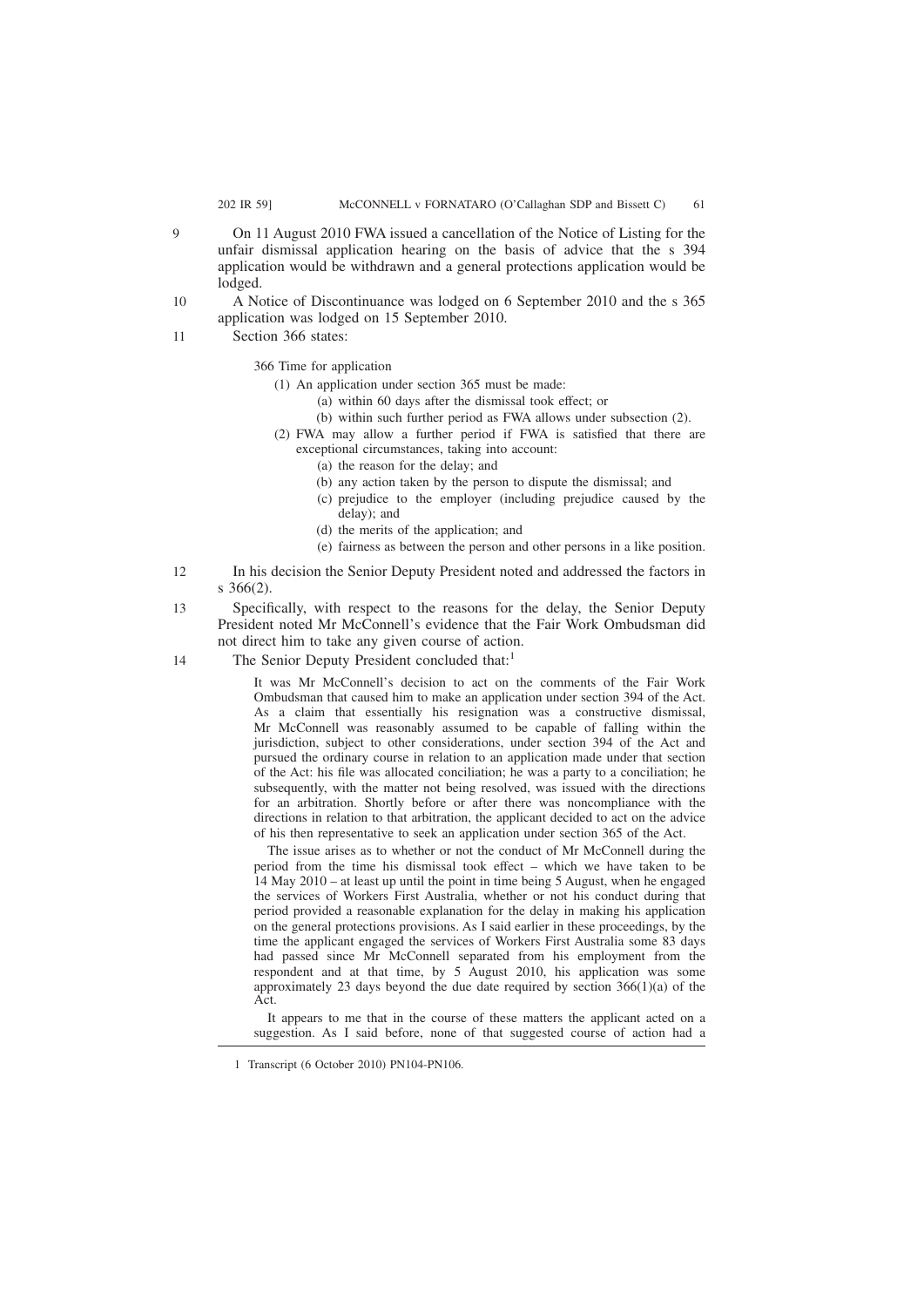directive connotation nor did it purport to be legal advice. At all times the matter was left to the judgment of the applicant himself to consider as to what manner of approach he sought to take in relation to the circumstances into which he had fallen on 13 and 14 May 2010. Nothing in the action of the Fair Work Ombudsman was obligatory or directive in relation to the decision-making of the employee, that is, Mr McConnell. Mr McConnell was left with those comments. It was a matter for himself to seek legal advice or wider or deeper advice as to his circumstances and what the appropriate course he should take might be.

- The Senior Deputy President concluded that, for a period of at least two weeks after the termination of his employment, Mr McConnell was actively pursuing a remedy of some kind, although this initially only related to a wages claim. 15
- With respect to s  $366(2)(c)$  the Senior Deputy President concluded that there was no substantive issue of prejudice to the employer. 16
- Relative to the merits of the application, the Senior Deputy President stated that, on the limited material before him, he was only able to conclude that Mr McConnell's claim was not without merit. 17
- Finally with respect to s 366(2)(e) the Senior Deputy President observed that there was no evidence before him which supported a direct comparison. 18
- His conclusion was that: $^2$ 19

It therefore falls to me, upon considering and taking into account the various requirements and the various matters and the relevant evidence related to the requirements of s  $366(2)(a)$  through to (e) of the act, I must then consider that evidence and taking all that evidence into account, I must then consider whether or not that evidence assists me in being satisfied that there are exceptional circumstances relating to the delay in lodging the application.

The meaning of "exceptional circumstances" I do no think requires any in depth consideration. I think there is a general common understanding of what is meant; that is, the circumstances must be exceptional. They must be unusual in some sense and be able to be characterised as such. So in this case am I able to characterise the evidence that is before me by way of the matters that I have taken into account; am I able to character all of those matters as satisfying me that there are exceptional circumstances?

I should say there are other decisions I have made in relation to advice given by public parties to bodies in which I have come to the view that that advice has been given in such circumstances that they do constitute exceptional circumstances. In other matters before me over the course of this year I have found circumstances in which the Fair Work Ombudsman has intervened in a the progress and the direction of an application and caused other delays. I have also found subsequently in other decisions other public bodies have also been active and intervened in the progress of an application. In some circumstances I have found that the relevant circumstances were such that they constituted exceptional circumstances in the impact that they had upon the employee's judgment and decision-making as to the course of action that they had embarked upon.

However, in this case I am not able to identify the same exceptional circumstances. As I said earlier, the reason for the delay in my view cannot be laid exclusively at the feet of the Fair Work Ombudsman. The Fair Work Ombudsman gave advice or suggested a course of action. It did not purport to give legal advice. Its action was not directive. Mr McConnell was not obliged to take that course of action. At all times the matter was set at the feet of Mr McConnell to investigate

<sup>2</sup> Transcript (6 October 2010) at PN111-PN115.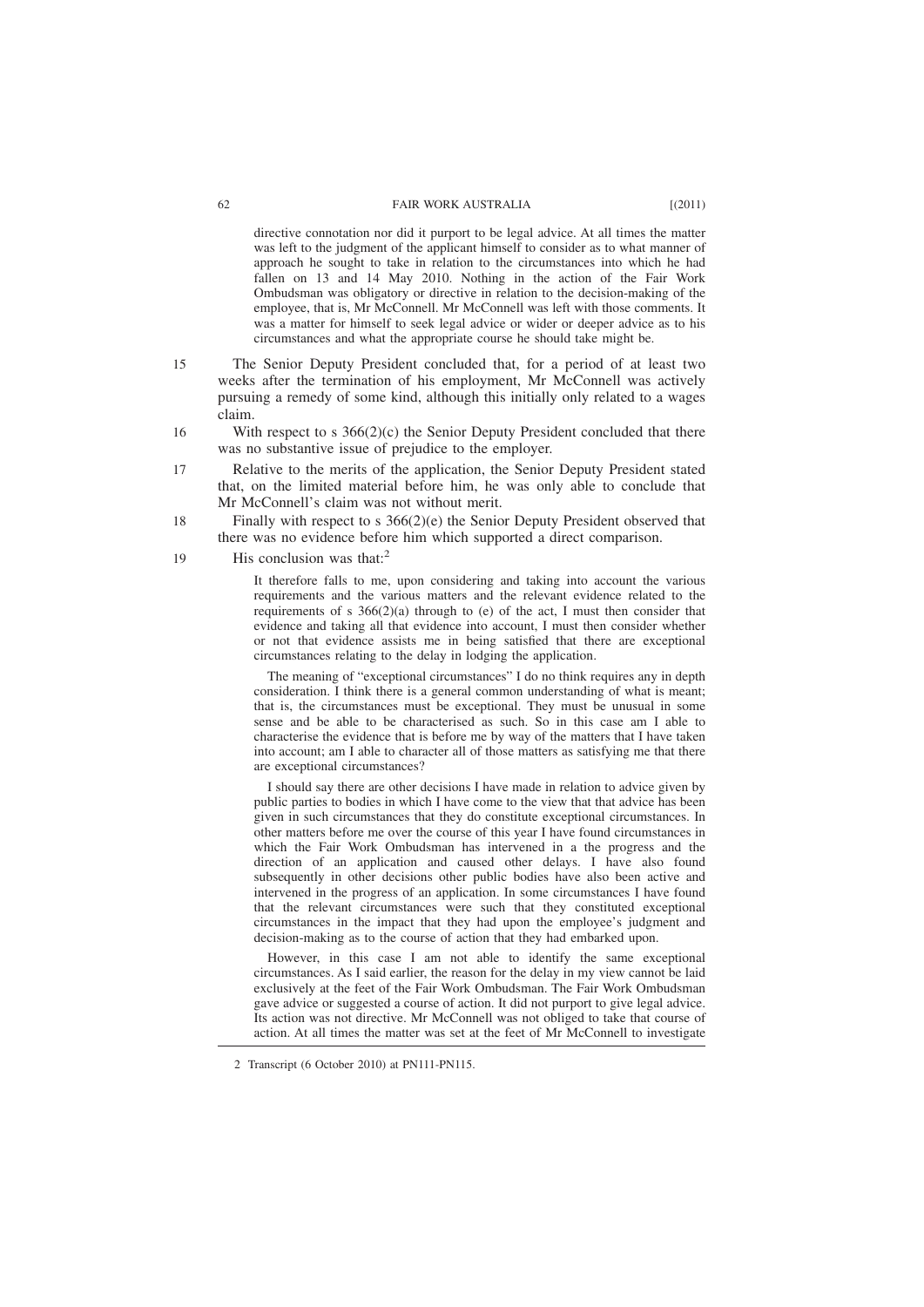his claim still further and to come to a conclusion as to the appropriate course of action that he should take.

I am not able to discern, in the reasons for the delay or any other of the circumstances that I have considered, that Mr McConnell ought to be relieved of the obligation to apply himself to the requirements of the act, to the time lines and to a proper judgment about the courses in which he intended to take in order to seek the relief that he did. That said, as a consequence of that decision having been reached, I am not able to accept the application that is before me. It is not an application that is within the jurisdiction of Fair Work Australia and therefore the application that is before me is dismissed.

### **The appeal**

- Section  $604(1)$  provides that a person who is aggrieved by a decision made by FWA may appeal that decision with the permission of FWA. Clearly, Mr McConnell is aggrieved by the decision. 20
- Section  $604(2)$  provides that, without limiting when FWA may grant permission, it must grant permission if it is satisfied that it is in the public interest to do so. 21
- Mr McConnell's submission is that the circumstances of this matter are important and are likely to be raised again. Further, that the decision at first instance represented an injustice or was counter intuitive given the findings made by the Senior Deputy President with respect to the considerations listed in s 366(2). Mr McConnell argued that permission to appeal should be granted to allow the pursuit of his application in so far as it was not without merit. 22
- Mr McConnell also argued that the decision at first instance was in error with respect to the conclusion reached by the Senior Deputy President about the information provided by the Fair Work Ombudsman and the extent to which Mr McConnell could have sought legal advice about his circumstances and the actions open to him. It was argued that the scheme of the FW Act was such that legal representation is not a right and that Mr McConnell was entitled to rely on the information provided to him by the Fair Work Ombudsman. 23
- The employer position was that there was no basis upon which permission to appeal should be granted in that the decision was not affected by error. 24

### **Our decision**

- Permission to appeal a decision made by FWA can only be granted if this is in the public interest. 25
- In *GlaxoSmithKline Australia Pty Ltd v Makin*<sup>3</sup> a Full Bench summarised the concept of public interest in the following terms: 26

Although the public interest might be attracted where a matter raises issues of importance and general application, or where there is a diversity of decisions at first instance so that guidance from an appellate court is required, or where the decision at first instance manifests an injustice, or the result is counter intuitive, or that the legal principles applied appear disharmonious when compared with other recent decisions dealing with similar matters, it seems to us that none of those elements is present in this case.

We are not satisfied that the appeal raises issues of such importance and of general application or that there exists a diversity of decisions at first instance such that additional guidance is required. Extension of time decisions pursuant to the FW Act have generally been founded on the discrete circumstances which  $27$ 

<sup>3</sup> *GlaxoSmithKline Australia Pty Ltd v Makin* (2010) 197 IR 266 at [27].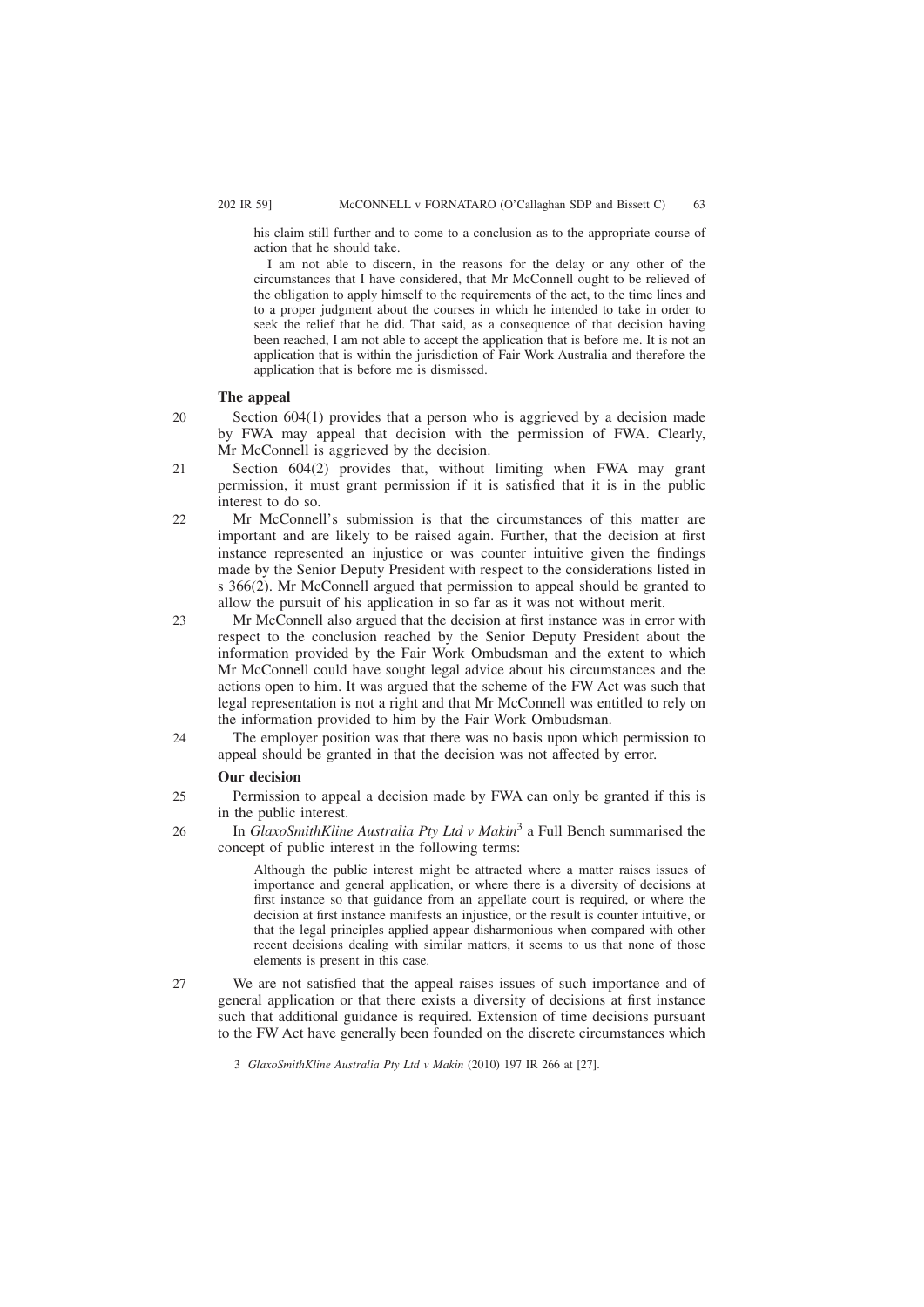apply in each case. There is nothing of the character of this matter which suggests the need for the application of a generally applicable approach.

- A decision to grant or refuse an application for an extension of time is a discretionary matter to which, on appeal, the principles set out by the High Court in *House v The King*. 4 28
- In terms of the decision itself, we are satisfied that the Senior Deputy President considered, as is required, each of the circumstances set out in s 366(2). 29
- The Senior Deputy President's findings with respect to the reasons for the delay are particularly significant in this respect. We see no basis for a conclusion that the decision was in error relative to his conclusion that the Fair Work Ombudsman did not provide advice, or that it was Mr McConnell's actions that substantially contributed to the delay. 30
- In the hearing at first instance, the Senior Deputy President sought clarification about the circumstances of the delay in the following terms: $\overline{S}$ 31

THE SENIOR DEPUTY PRESIDENT: Can I just ask you, Mr McConnell, what is the essential reason your claim in your application under the general protection provisions is late? --- As it says in my affidavit, originally I was just pursuing a wages claim until I received a letter from Fair Work and they told – in that letter it stated that, "If you feel you've been treated unfairly, to call this number," and I did and when I spoke to a gentleman on the phone there, I told him my story and he said to me – like, he couldn't give me any specific legal advice but if I feel I'd been untreated fairly, to lodge an unfair dismissal complaint, which I did. After speaking to Workers First, they told me that my case was more a general protections and there was a few factors involved with – as I was out of work and when I got offered some work, I had to take it.

If I can just ask you a bit more about this. By the time you contacted Workers First Australia on or about 18 June 2010, your application for a general protections application was already some approximately 23 days out of time. So at that point you were already some 23 days out of time by 18 June. Assuming your dismissal took effect on 14 May 2010 and you engaged Workers First Australia on 5 August 2010, then there are some 83 days between those two dates, that is, between 14 May and 5 August 2010. At that date on 5 August 2010, when you engaged Workers First Australia, you were then approximately 23 days beyond the due date for a general protections application, given that some 83 days had passed. As I understand you argument as it is put within paragraph 26, you say the only reason you didn't make a general protections application in the first instance is because the Fair Work Ombudsman directed you to do something else, which was to make an application for unfair dismissal under section 394 of the act. Is that correct? --- He didn't so much direct me, your Honour; he only advised me that it was within my rights to lodge an unfair dismissal claim. He did not advise me that

He didn't direct you was your word – he didn't tell you to do that? --- No, he said that, you know, "If you feel you've been treated unfairly, you can" – but also he never mentioned that I could possibly have a general protections claim.

And he, from your statement, also said – apart from not directing you as such to make an application, he also said, from your evidence in paragraph 13, that he wasn't giving you legal advice. Is that right? --- That's correct, your Honour.

Consequently, we consider that the Senior Deputy President was entitled to

<sup>4</sup> *House v The King* (1936) 55 CLR 499 at 505.

<sup>5</sup> Transcript (6 October 2010) PN54-PN57.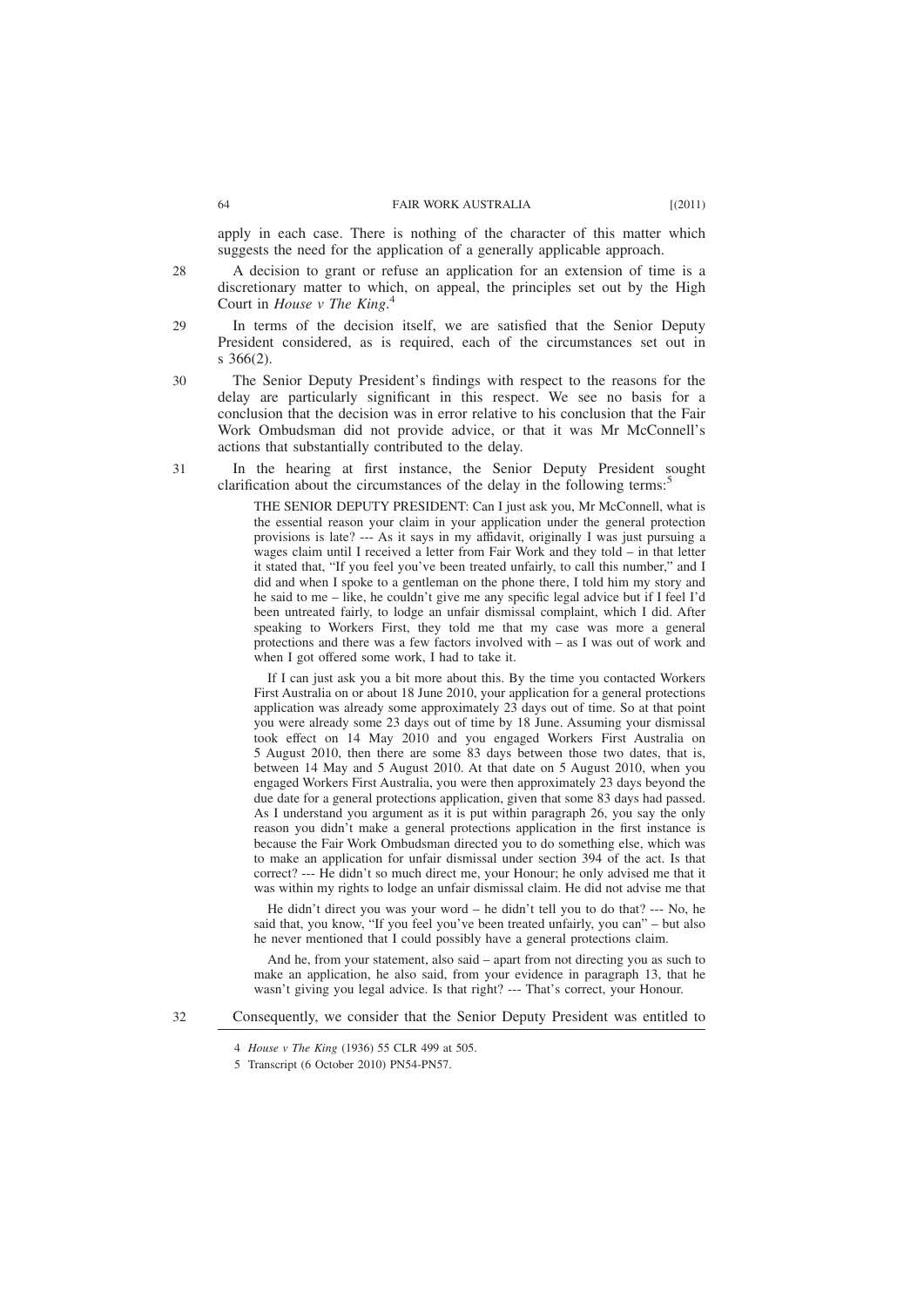conclude that the Fair Work Ombudsman had not directed Mr McConnell to lodge an unfair dismissal application and that Mr McConnell's tardiness in seeking advice was a significant factor explaining the delay.

- In the course of the appeal hearing, the extent to which the decision to discontinue the initial unfair dismissal application and to initiate the s 365 application when it was already out of time, involved representative error, was the subject of some discussion. The issue of representative error was not argued to us as the basis of the appeal and nothing of this nature was put to Senior Deputy President Richards at the initial hearing. 33
- We do not consider that the Senior Deputy President fell into error by failing to consider the possibility of representative error as a factor contributing to the delay. Not only was this not argued before him, but, at the initial hearing Mr McConnell was represented and his evidence confirmed his understanding of, and acquiescence to, the advice provided to him by Workers First. In these circumstances, a conclusion that Mr McConnell had been poorly represented and that this representation explained the delay would have been unfounded. 34
- Even if representational error was accepted, we consider that the application of the approach set out in *Clark v Ringwood Private Hospital*<sup>6</sup> remains apposite. We have adopted that approach in so far as it was summarised by a Full Bench of the Australian Industrial Relations Commission in *Davidson v Aboriginal and Islander Child Care Agency*<sup>7</sup> in the following terms: 35
	- (i) Depending on the particular circumstances, representative error may be a sufficient reason to extend the time within which an application for relief is to be lodged.
	- (ii) A distinction should be drawn between delay properly apportioned to an applicant's representative where the applicant is blameless and delay occasioned by the conduct of the applicant.
	- (iii) The conduct of the applicant is a central consideration in deciding whether representative error provides an acceptable explanation for the delay in filing the application. For example it would generally not be unfair to refuse to accept an application which is some months out of time in circumstances where the applicant left the matter in the hands of their representative and took no steps to inquire as to the status of their claim. A different situation exists where an applicant gives clear instructions to their representative to lodge an application and the representative fails to carryout those instructions, through no fault of the applicant and despite the applicant's efforts to ensure that the claim is lodged.
	- (iv) Error by an applicant's representatives is only one of a number of factors to be considered in deciding whether or not an out of time application should be accepted.
- In this matter the Senior Deputy President was required to consider the conduct of Mr McConnell as the applicant irrespective of the issue of representative error. 36
- We do not consider that the Senior Deputy President's conclusions with respect to the remaining considerations set out in s 366(2) are attended by error. In each instance these findings were available to him. We consider that the 37

<sup>6</sup> *Clark v Ringwood Private Hospital* (1997) 74 IR 413.

<sup>7</sup> *Davidson v Aboriginal and Islander Child Care Agency* (1998) 105 IR 1 at 6.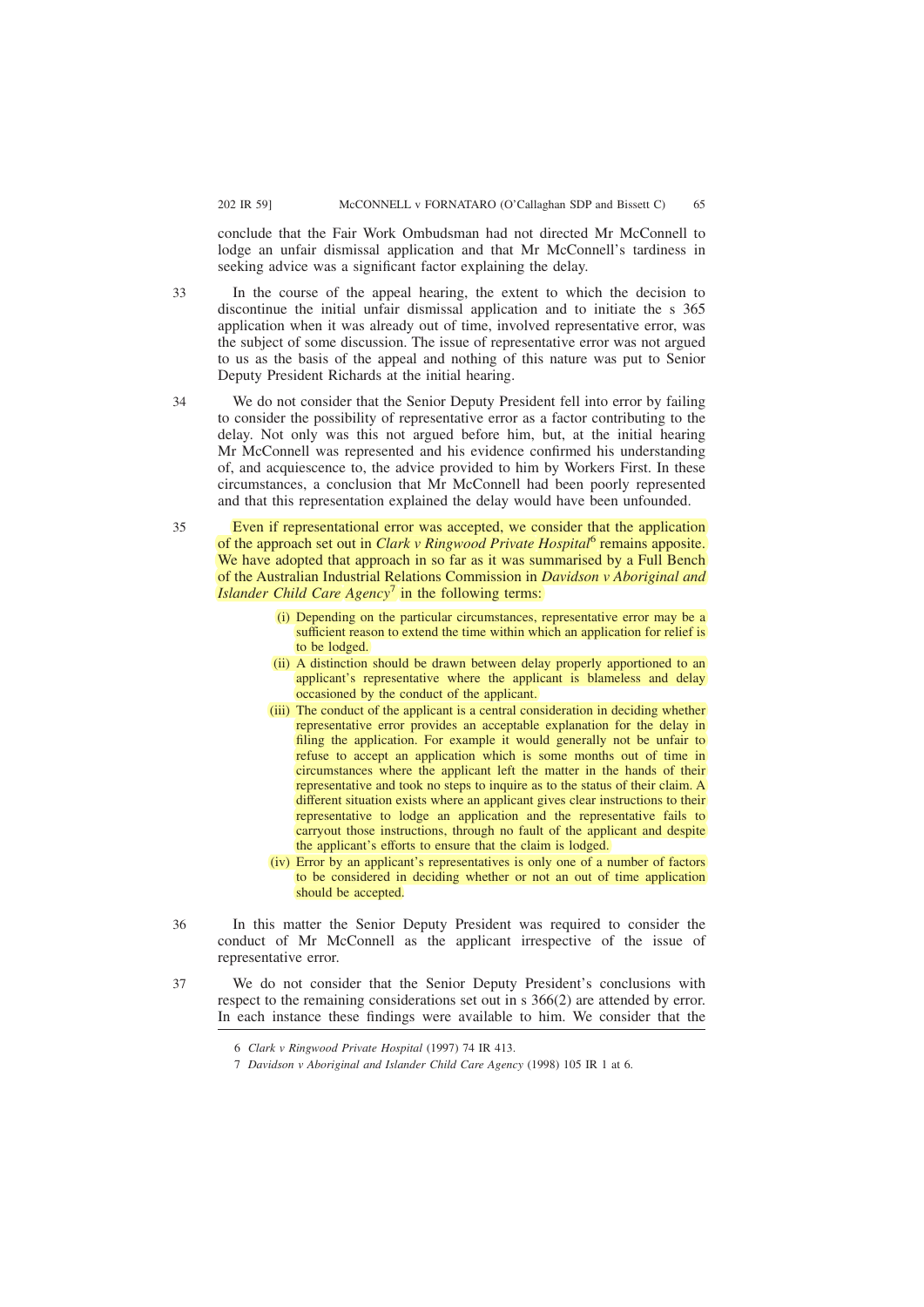Senior Deputy President was entitled, on the evidence before him, to reach his conclusion that the circumstances of the delay were such that they could not be described as exceptional for the purposes of s 366(2).

Quite aside from the issue of representative error as a basis for the granting of permission to appeal, we find Mr Tayler's explanation of why it was that the s 365 application was initiated, and his explanation of the Workers First deliberations relative to the extension of time necessary for the pursuit of that s 365 application to be substantially deficient, and indicative of very poor advice provided to Mr McConnell. While this is a matter which Mr McConnell may elect to take up with Workers First, it does not indicate error in the decision under appeal.

- Having considered all of Mr McConnell's submissions with respect to the application of the public interest, we are not persuaded that the public interest is enlivened in this situation. 39
- We decline to grant permission to appeal. 40

### **Lawler VP.**

- I have had the advantage of reading the reasons for decision of the majority. I am unable to agree with their reasons or conclusion. These are the reasons for my dissent. 41
- Mr McConnell was employed by the respondent in November 2002. He tendered a letter of resignation on 13 May 2010. He contends that this letter of resignation was procured by the respondent on the basis of false promises and inducements that Mr McConnell would continue working for the respondent as a subcontractor only earning more money. The letter of resignation was accepted by the respondent by letter dated 14 May 2010. Over the weekend of 15-16 May 2010 the respondent advised the Mr McConnell that it had no work for him. Mr McConnell, naturally enough, contends that these facts involve a constructive dismissal. The Senior Deputy President found that the dismissal occurred on 14 May 2010. 42
- Mr McConnell acted immediately to challenge his dismissal. He spoke with a staff member of the Fair Work Ombudsman (FWO) who suggested that Mr McConnell consider making an application for an unfair dismissal remedy. Mr McConnell candidly acknowledged in evidence that the FWO staff member emphasised that it was not his role to give advice and that Mr McConnell should seek his own advice. Mr McConnell nevertheless acted on the suggestion and filed an application for an unfair dismissal remedy on 27 May 2010, that is, *within* the 14 day time limit for the filing of such applications. 43
- A conciliation of the unfair dismissal claim was held on 18 June 2010. The matter did not settle. Mr McConnell spoke to Workers First on that day. Workers First holds itself out as a firm of workplace lawyers and industrial advocates specialising in only representing workers in industrial relations matters. Mr McConnell did not engage Workers First at that time. 44
- On 8 July 2010 the Tribunal issued a notice of listing for the arbitration of the matter on 15 September 2010 with directions requiring Mr McConnell to file his evidence and written submissions by 9 August 2010. 45
- On 5 August 2010, four days before his evidence and written submissions were due to be filed, Mr McConnell engaged Workers First to represent him. Mr McConnell is an ordinary citizen with no legal or industrial training. It may readily be inferred that, as the deadline for the filing of evidence and 46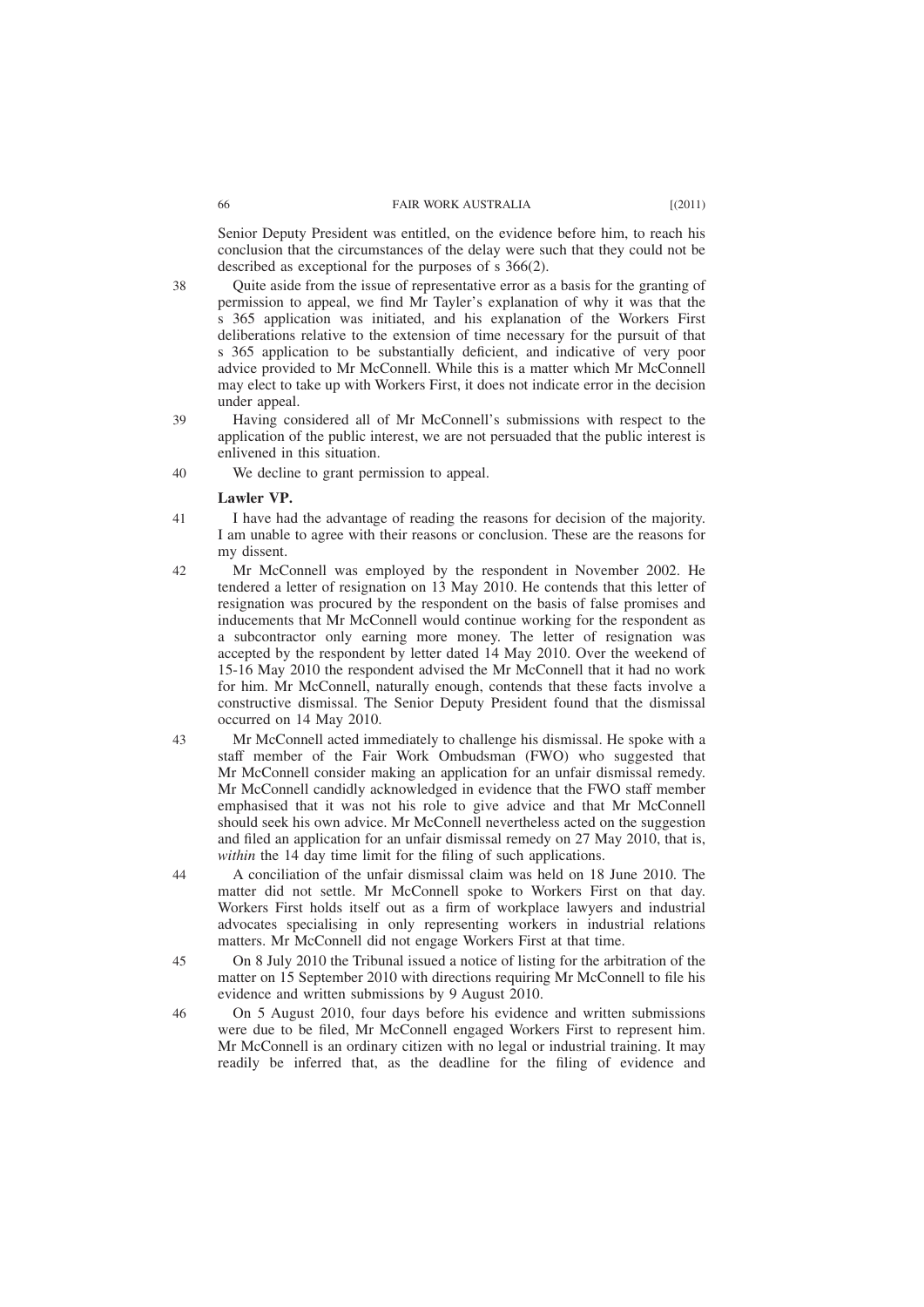submissions approached, Mr McConnell felt more and more acutely his lack of skill to prepare witness statements and written submissions and that it was this that caused him to finally engage Workers First.

No evidence or submissions were filed by the due date, 9 August 2010.

On 10 August 2010 the Tribunal issued a notice of listing for a non-compliance hearing on 12 August 2010. Also on 10 August 2010 a staff member of the Tribunal had a conversation with Mr McConnell who advised that he was now represented by Workers First and provided the name and contact number of Mr Newman, the Workers First agent who was representing him. The following day, a staff member of the Tribunal spoke to Mr Newman. The entry in the Tribunal's case management system reads: "Spoke to Brian Newman who is lodging a [s 365] General Protections dispute & wont need the Arb hearing. NOD [Notice of Discontinuance] to be filed with FWA on 12/8/10 and non-comp listing to be cancelled."

Workers First filed Mr McConnell's s 365 general protections application on 15 September 2010. It is clear from the transcript before the Senior Deputy President that the decision to discontinue the s 394 application and make a new s 365 application was made on the express advice of Mr Newman that Mr McConnell should take such a course.<sup>8</sup>

- Both an application for an unfair dismissal remedy under s 394 and an application for FWA to deal with a general protections dispute involving dismissal under s 365 are subject to time limits (14 days in the case of a s 394 application and 60 days in the case of a s 365 application). In each case FWA has power to extend time, expressed in identical terms. For example, s 366(2) provides:
	- (2) FWA may allow a further period if FWA is satisfied that there are exceptional circumstances, taking into account:
		- (a) the reason for the delay; and
		- (b) any action taken by the person to dispute the dismissal; and
		- (c) prejudice to the employer (including prejudice caused by the delay); and
		- (d) the merits of the application; and
		- (e) fairness as between the person and other persons in a like position.
- In each case the power to extend time depends upon FWA being satisfied that there are "exceptional circumstances". The introduction in the FW Act of this "exceptional circumstances" requirement involved a significant limiting of the discretion to extend time in relation to unfair dismissal claims: prior to the FW Act, the discretion to extend time for filing an unfair dismissal claim did not require special circumstances to be shown. In *Brodie-Hanns v MTV Publishing*  $Lt\hat{d}$ , the leading authority on the discretion to extend time for such claims, Marshall J held:<sup>10</sup>

Special circumstances are not necessary but the Court must be positively satisfied that the prescribed period should be extended. The prima facie position is that the time limit should be complied with unless there is an acceptable explanation of the delay which makes it equitable to so extend.

49

50

47 48

<sup>8</sup> Transcript at PN81.

<sup>9</sup> *Brodie-Hanns v MTV Publishing Ltd* (1995) 67 IR 298.

<sup>10</sup> *Brodie-Hanns v MTV Publishing Ltd* (1995) 67 IR 298 at 299-300.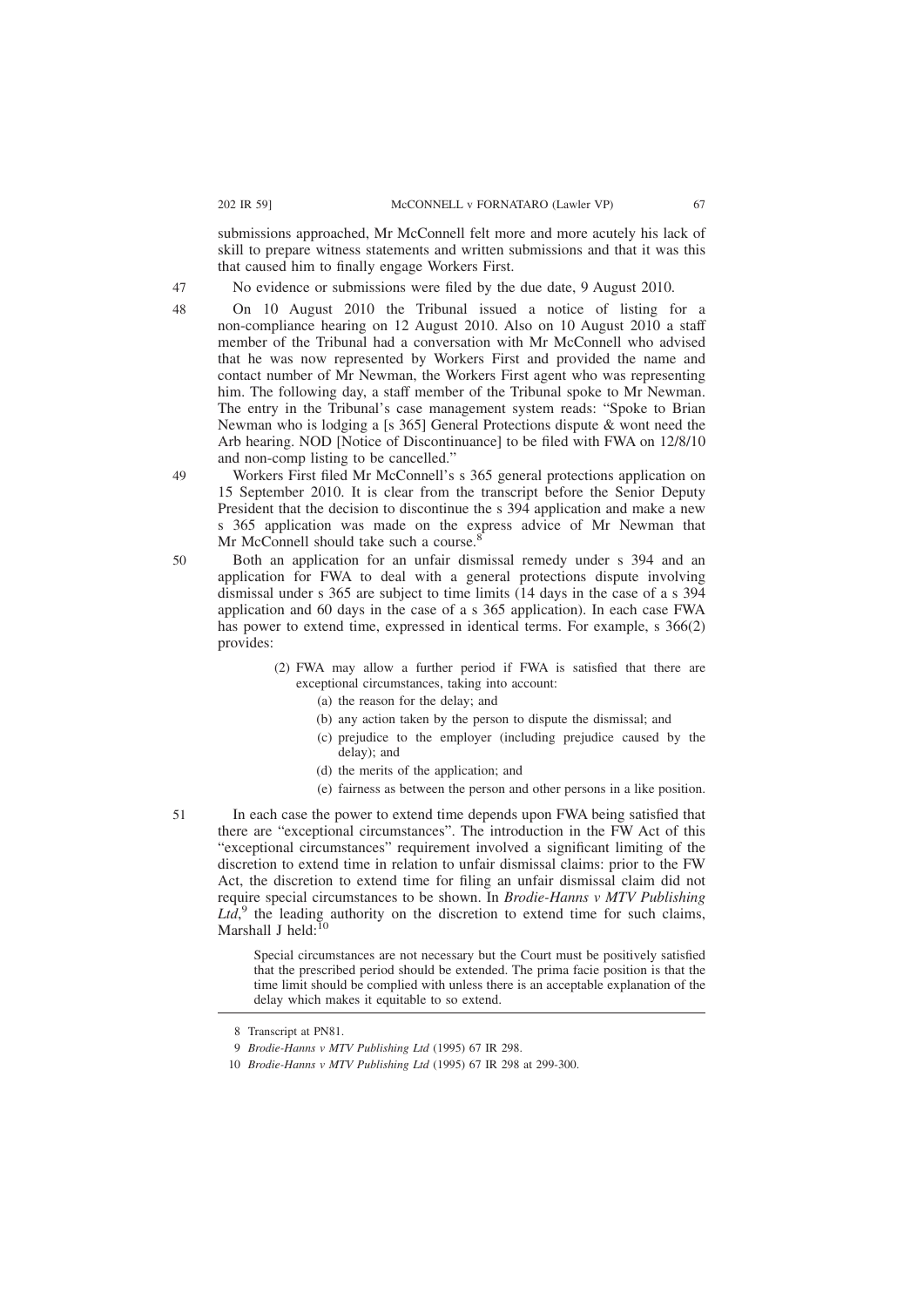- His Honour then listed favour factors that should be considered, which are largely replicated in ss  $394(3)(a)-(e)$  and  $366(2)(a)-(e)$ . 52
- In *Cheval Properties Pty Ltd (t/as Penrith Hotel Motel)* v *Smithers*<sup>11</sup> a Full Bench of Fair Work Australia considered the meaning of the expression "exceptional circumstances" in s 394(3) and held: 53
	- [5] The word "exceptional" is relevantly defined in *The Macquarie Dictionary* as "forming an exception or unusual instance; unusual; extraordinary." We can apprehend no reason for giving the word a meaning other than its ordinary meaning for the purposes of s 394(3) of the FW Act.
- The ordinary meaning of the expression "exceptional circumstances" was considered by Rares J in *Ho v Professional Services Review Committee No 295*, <sup>12</sup> a case involving in s 106KA of the *Health Insurance Act 1973* (Cth). His Honour observed:<sup>13</sup> 54
	- 23. I am of opinion that the expression "exceptional circumstances" requires consideration of all the circumstances. In *Griffıths v The Queen* (1989) 167 CLR 372 at 379 Brennan and Dawson JJ considered a statutory provision which entitled either a parole board or a court to specify a shorter non-parole period than that required under another section only if it determined that the circumstances justified that course. They said of the appellant's circumstances:

Although no one of these factors was exceptional, in combination they may reasonably be regarded as amounting to exceptional circumstances.

- 24. Brennan and Dawson JJ held that the failure in that case to evaluate the relevant circumstances in combination was a failure to consider matters which were relevant to the exercise of the discretion under the section (at 379). Deane J, (with whom Gaudron and McHugh JJ expressed their concurrence on this point, albeit that they were dissenting) explained that the power under consideration allowed departure from the norm only in the exceptional or special case where the circumstances justified it (at 383, 397).
- 25. And, in *Baker v The Queen* (2004) 223 CLR 513 at [173] Callinan J referred with approval to what Lord Bingham of Cornhill CJ had said in *R v Kelly (Edward)* [2000] QB 198 at 208, namely:

We must construe "exceptional" as an ordinary, familiar English adjective, and not as a term of art. It describes a circumstance which is such as to form an exception, which is out of the ordinary course, or unusual, or special, or uncommon. To be exceptional a circumstance need not be unique, or unprecedented, or very rare; but it cannot be one that is regularly, or routinely, or normally encountered.

26. Exceptional circumstances within the meaning of s 106KA(2) can include a single exceptional matter, a combination of exceptional factors or a combination of ordinary factors which, although individually of no particular significance, when taken together are seen as exceptional. Thus, the sun and moon appear in the sky everyday and there is nothing

<sup>11</sup> *Cheval Properties Pty Ltd (t/as Penrith Hotel Motel) v Smithers* (2010) 197 IR 403.

<sup>12</sup> *Ho v Professional Services Review Committee No 295* [2007] FCA 388.

<sup>13</sup> *Ho v Professional Services Review Committee No 295* [2007] FCA 388 at [23]-[27].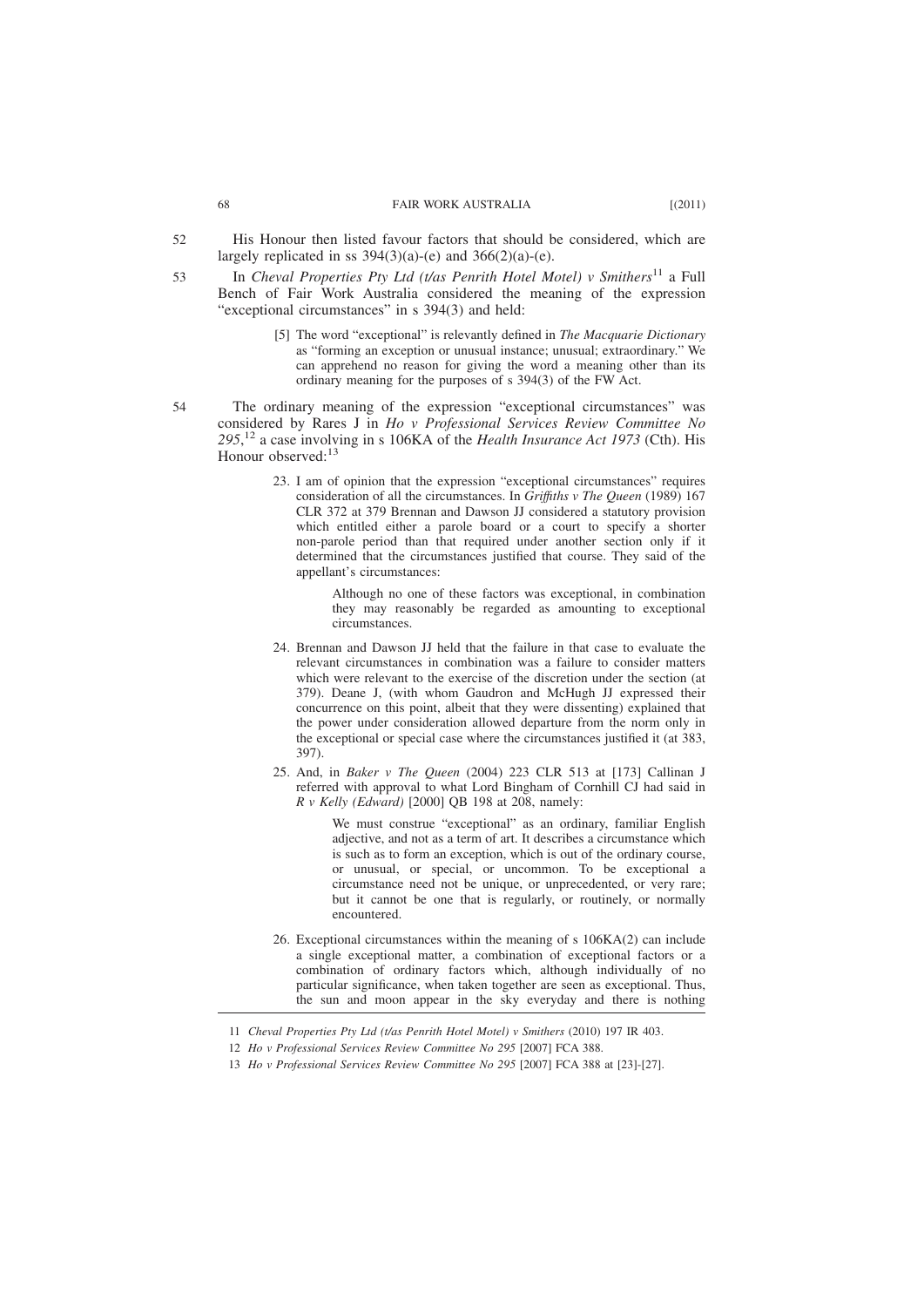exceptional about seeing them both simultaneously during day time. But an eclipse, whether lunar or solar, is exceptional, even though it can be predicted, because it is outside the usual course of events.

- 27. It is not correct to construe "exceptional circumstances" as being only some unexpected occurrence, although frequently it will be. Nor is it correct to construe the plural "circumstances" as if it were only a singular occurrence, even though it can be a one off situation. The ordinary and natural meaning of "exceptional circumstances" in s 106KA(2) includes a combination of factors which, when viewed together, may reasonably be seen as producing a situation which is out of the ordinary course, unusual, special or uncommon. And, the section is directed to the circumstances of the actual practitioner, not a hypothetical being, when he or she initiates or renders the services.
- Given that s  $366(2)$  is in relevantly identical terms to s  $394(3)$ , this statement of principle is equally applicable to s 366(2). 55
	- In considering the matter in s  $366(2)(a)$  "the reason for the delay" the Senior Deputy President observed:<sup>14</sup>

The issue arises as to whether or not the conduct of Mr McConnell during the period from the time his dismissal took effect – which we have taken to be 14 May 2010 – at least up until the point in time being 5 August, when he engaged the services of Workers First Australia, whether or not his conduct during that period provided a reasonable explanation for the delay in making his application on the general protections provisions. As I said earlier in these proceedings, by the time the applicant engaged the services of Workers First Australia some 83 days had passed since Mr McConnell separated from his employment from the respondent and at that time, by 5 August 2010, his application was some approximately 23 days beyond the due date required by section  $366(1)(a)$  of the act.

It appears to me that in the course of these matters the applicant acted on a suggestion. As I said before, none of that suggested course of action had a directive connotation nor did it purport to be legal advice. At all times the matter was left to the judgment of the applicant himself to consider as to what manner of approach he sought to take in relation to the circumstances into which he had fallen on 13 and 14 May 2010. Nothing in the action of the Fair Work Ombudsman was obligatory or directive in relation to the decision-making of the employee, that is, Mr McConnell. Mr McConnell was left with those comments. It was a matter for himself to seek legal advice or wider or deeper advice as to his circumstances and what the appropriate course he should take might be.

This treatment of the explanation for delay is curious when it was obvious that the reason for the delay was that Mr McConnell had proceeded in good faith with a unfair dismissal claim filed within time for almost the whole of the relevant period and had only sought to "switch" to a s 365 application filed out of time on the basis of "expert" advice, which advice Mr McConnell obviously acted on in good faith. 57

In relation to the criterion in s 366(2)(c), the Senior Deputy President did not find any material prejudice to the respondent.<sup>15</sup> In relation to the criterion in s 366(2)(d), the Senior Deputy President noted that the facts were contested and

56

<sup>14</sup> Transcript (6 October 2010) at PN105.

<sup>15</sup> See transcript at PN108.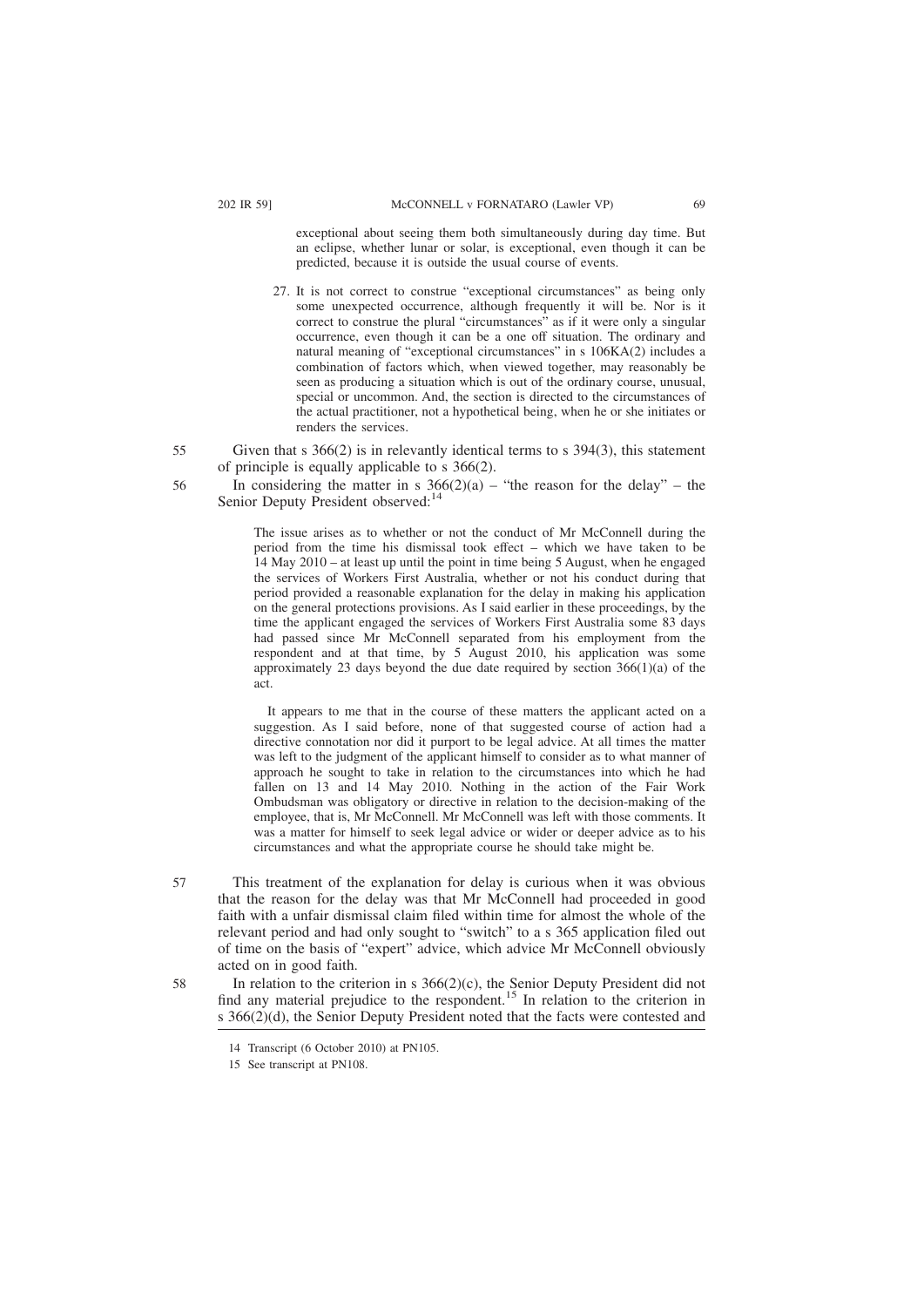he clearly, and correctly, did not regard the merits of the application as counting against Mr McConnell. The Senior Deputy President noted that there was no evidence rendering the factor in s 366(2)(e) relevant in this case.

The Senior Deputy President's ultimate conclusion was expressed as follows:

It therefore falls to me, upon considering and taking into account the various requirements and the various matters and the relevant evidence related to the requirements of section  $366(2)(a)$  through to (e) of the Act, I must then consider that evidence and taking all that evidence into account, I must then consider whether or not that evidence assists me in being satisfied that there are exceptional circumstances *relating to the delay in lodging the application*.

### (Emphasis added.)

- Of course, s 366(2) in not concerned only with exceptional circumstances relating to the delay in lodging the application. Rather, it is concerned with whether there are "exceptional circumstances, taking into account" all of the matters specified in s  $366(2)(a)$  to (e). 60
- Before the Senior Deputy President, Mr Newman of Workers First advanced an argument that proceeded on an *assumption* that an unfair dismissal claim was an inappropriate vehicle for Mr McConnell's case and that a s 365 application was in fact the appropriate vehicle. It was on this basis that Mr Newman sought to develop a variant of the "representative error" argument contending that Mr McConnell had been poorly advised by the FWO and that this reason for delay was an exceptional circumstance. Mr Newman contended in effect that the requisite exceptional circumstances were constituted by erroneous advice given by the FWO. That contention was open to attack on two counts. First, as Mr McConnell candidly acknowledged, the FWO expressly refrained from giving advice and did no more than invite Mr McConnell to consider making an unfair dismissal application. Moreover, it was far from clear that that suggestion was wrong. In those circumstances, it was unsurprising that the Senior Deputy President should have rejected Mr Newman's contention that the FWO's intervention constituted an exceptional circumstance. 61
- However, that is not the end of the matter. In this case the unfair dismissal claim was *filed within time* and could have been pursued.<sup>16</sup> The s 365 application that Workers First advised Mr McConnell to pursue instead of his unfair dismissal claim was always going to be filed out of time. The 60 day period for filing a s 365 claim in this case expired on 13 July 2010. Mr McConnell was always going to have to show exceptional circumstances if he was to be able to pursue his s 365 claim. 62
	- To the extent that Mr McConnell's unfair dismissal claim faced the difficulty of establishing that he was "forced" to resign within the meaning of s 386, he faced that same difficulty in relation to his s 365 application: on that application Mr McConnell needed to demonstrate that he had been "dismissed"  $(s\ 365(a))$ and that word is defined in s 12 by reference to s 386. Mr Tayler, the principal of Workers First, who appeared for Mr McConnell on the appeal, did not advance any plausible rationale for the discontinuance of Mr McConnell's unfair dismissal claim *filed within time* in order to file a s 365 application *out of time.* For my part, I can see none.

59

<sup>16</sup> It may be noted that there was no suggestion that Mr McConnell was not protected from unfair dismissal. As an employed plumber working for a company it is clear that he was not protected from unfair dismissal.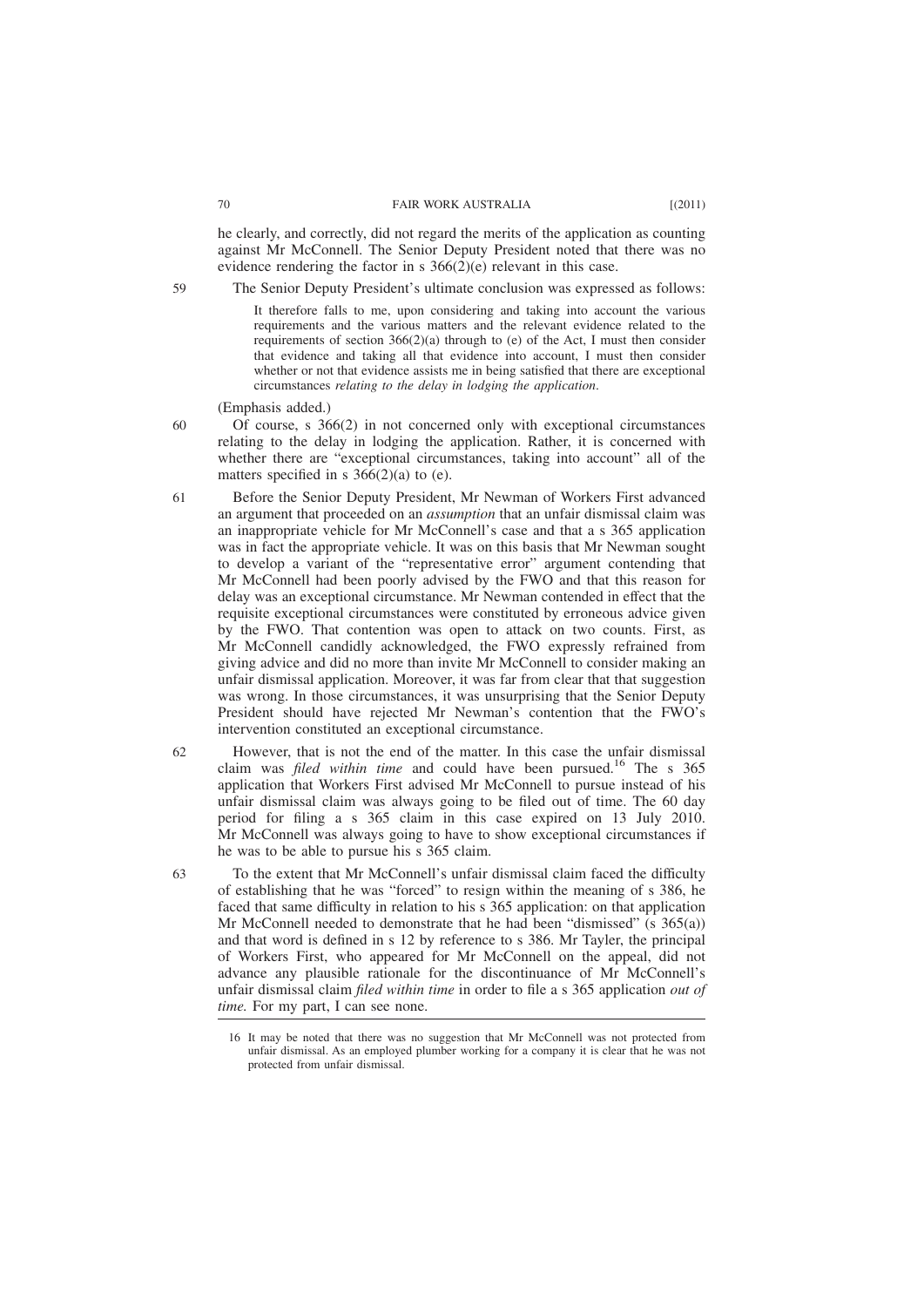#### 202 IR 59] McCONNELL v FORNATARO (Lawler VP) 71

Given the broad factual context that Mr McConnell was asserting, I struggle to see how it was even remotely possible for Mr McConnell to succeed on a s 365 general protections application but fail on a s 394 unfair dismissal application in relation to the same facts. In other words, if he was able to succeed in establishing on the facts a breach of the General Protections in Pt 3-1 of the FW Act, I am wholly unable to see how he could have failed to also establish that the termination was also harsh, unjust or unreasonable. There is a real question mark over the competence of the advice that Mr McConnell received from Workers First, which advice saw him discontinue an apparently viable claim filed within time to commence a fresh claim out of time (in respect of which there was a risk that time would not be extended), for no clear benefit.

65

More importantly for present purposes, the Senior Deputy President took account of the fact of an unfair dismissal claim filed within time *only* in relation to the matters specified in s 366(b), that is, in making a finding that Mr McConnell took action to dispute the dismissal. The Senior Deputy President said:<sup>17</sup>

In relation to section  $366(2)(b)$  of the act, it is necessary to consider any action taken by the applicant in the matter to dispute the dismissal. We know as a matter of evidence that Mr McConnell made an application under section 394 of the act on the date that he did, which I think was 27 May 2010. In that sense, there is evidence that at least from a period of approximately two weeks after the dismissal took effect Mr McConnell was actively pursuing a remedy of a kind in relation to the circumstances in which he had fallen. I think it was also Mr McConnell's evidence that up until he had contacted the Fair Work Ombudsman he was seeking a wages claim only. I think that approach was an approach he had adopted up until correspondence he received from the Fair Work Ombudsman in approximately the middle of May or at least in the second half of May, perhaps somewhere between the 15th and the 24th approximately. It would appear somewhere around that period.

It needs to be born in mind that, on the material before us, it is more likely than not that Mr McConnell was personally blameless. He commenced his s 394 within time in good faith and pursued it in good faith. His decision to discontinue his s 394 application and bring a s 365 application was likely done by him in good faith on the basis of expert advice. Lay persons should not be regarded as acting in a blameworthy fashion when they act on the advice of an expert that they retain for the purpose of giving expert advice.

The Senior Deputy President failed to consider whether the fact of the filing of a viable application under s 394 (and at least as viable as an application under s 365) within time, which application was on foot until Mr McConnell received what he undoubtedly regarded as expert advice to discontinue it, was more than merely evidence that Mr McConnell had contested the dismissal and whether it was, in and of itself, an exceptional circumstance. As a member of the Tribunal I am familiar with the general nature of the flow of applications under ss 394 and 365. On any view, this circumstance that is an exceptional circumstance within the ordinary meaning of that expression, that is, a circumstance that "form[s] an exception or unusual instance; unusual; extraordinary". It is, at the very least, unusual for this circumstance to present itself. Accordingly, the decision is affected by error.

Pursuant to s 604(1) of the Act an appeal lies only with the permission of Fair

64

66

67

<sup>17</sup> Transcript (6 October 2010) at PN107.